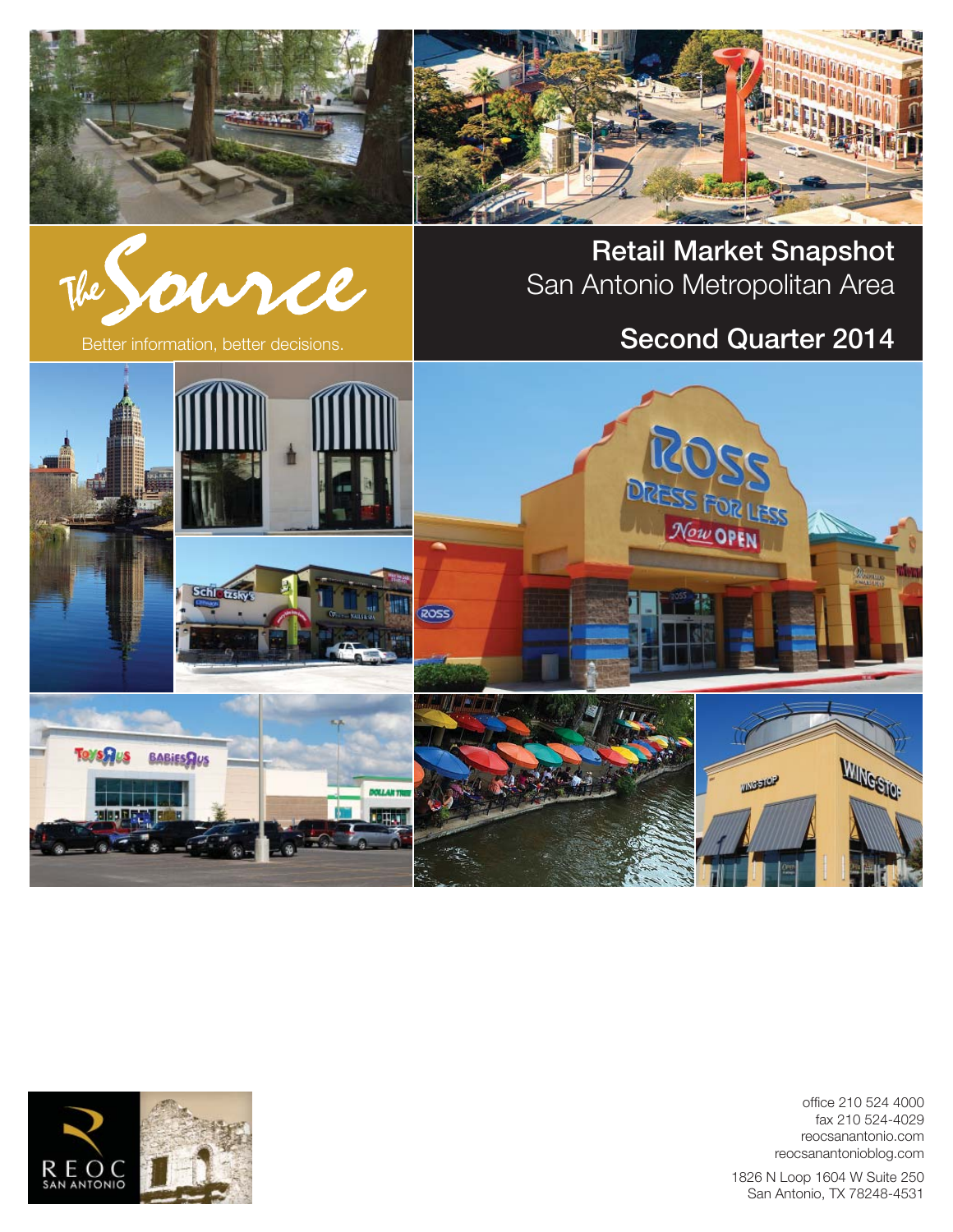

## OVERVIEW

Employment growth continues to drive demand for housing which, in turn, fuels the local retail market. For the twelve months ending June 2014, the greater San Antonio metro area added 22,500 jobs which equates to annual growth rate of 2.5%. Gains throughout the market continue to support the local economy and stimulate the expansion of existing businesses which keeps the overall outlook positive for the San Antonio area.

Looking ahead, available space will continue to dwindle, especially while development remains dominated by Walmart and other user-driven activity. However, development in high-growth and well-established niche markets is heating up.

| <b>CITYWIDE</b>                                                         |             |                | <b>CBD / SOUTH</b>          | <b>NON-CBD / NORTH</b> |                |                             |            |                |
|-------------------------------------------------------------------------|-------------|----------------|-----------------------------|------------------------|----------------|-----------------------------|------------|----------------|
|                                                                         | 2Q 2014     | <b>2Q 2013</b> |                             | 2Q 2014                | <b>2Q 2013</b> |                             | 2Q 2014    | <b>2Q 2013</b> |
| <b>All Types</b>                                                        |             |                | <b>All Types</b>            |                        |                | <b>All Types</b>            |            |                |
| Inventory                                                               | 47,164,952  | 46,489,788     | Inventory                   | 6,375,326              | 6,365,096      | Inventory                   | 40,789,626 | 40,124,692     |
| Direct Vacant                                                           | 4,679,243   | 4,925,390      | Direct Vacant               | 757,115                | 702,425        | Direct Vacant               | 3,922,128  | 4,222,965      |
| %Vacant                                                                 | 9.9%        | 10.6%          | %Vacant                     | 11.9%                  | 11.0%          | %Vacant                     | 9.6%       | 10.5%          |
| Average Rent                                                            | \$16.58     | \$15.95        | Average Rent                | \$15.50                | \$17.23        | Average Rent                | \$16.67    | \$15.84        |
| 2Q Absorption                                                           | 108,746     | 118,705        | 2Q Absorption               | (13, 799)              | (3,033)        | 2Q Absorption               | 122,545    | 121,738        |
| <b>YTD Absorption</b>                                                   | 371,043     | 94,487         | YTD Absorption              | 41,853                 | 2,878          | YTD Absorption              | 329,190    | 91,609         |
| <b>Regional Malls</b>                                                   |             |                | <b>Regional Malls</b>       |                        |                | <b>Regional Malls</b>       |            |                |
| Inventory                                                               | 7,436,845   | 7,126,845      | Inventory                   | 1,861,120              | 1,861,120      | Inventory                   | 5,575,725  | 5,265,725      |
| Direct Vacant                                                           | 289,313     | 417,707        | Direct Vacant               | 170,000                | 247,444        | Direct Vacant               | 119,313    | 170,263        |
| %Vacant                                                                 | 3.9%        | 5.9%           | %Vacant                     | 9.1%                   | 13.3%          | %Vacant                     | 2.1%       | 3.2%           |
| 2Q Absorption                                                           | $\mathbf 0$ | 24,150         | 2Q Absorption               | 0                      | 0              | 2Q Absorption               | 0          | 24,150         |
| <b>YTD Absorption</b>                                                   | 75,104      | 24,150         | YTD Absorption              | 50,000                 | 0              | YTD Absorption              | 25,104     | 24,150         |
|                                                                         |             |                |                             |                        |                |                             |            |                |
| Power Centers (250K+ sf)                                                |             |                | <b>Power Centers</b>        |                        |                | <b>Power Centers</b>        |            |                |
| Inventory                                                               | 12,285,283  | 12,314,699     | Inventory                   | 847,358                | 847,358        | Inventory                   | 11,437,925 | 11,467,341     |
| Direct Vacant                                                           | 737,396     | 657,940        | Direct Vacant               | 26,209                 | 20,115         | Direct Vacant               | 711,187    | 637,825        |
| %Vacant                                                                 | 6.0%        | 5.3%           | %Vacant                     | 3.1%                   | 2.4%           | %Vacant                     | 6.2%       | 5.6%           |
| Average Rent                                                            | \$25.89     | \$23.66        | Average Rent                | \$23.00                | \$20.00        | Average Rent                | \$26.05    | \$24.07        |
| 2Q Absorption                                                           | 13,542      | 77,387         | 2Q Absorption               | (4,250)                | 799            | 2Q Absorption               | 17,792     | 76,588         |
| <b>YTD Absorption</b>                                                   | 100,915     | 110,552        | <b>YTD Absorption</b>       | (4,250)                | 4,785          | <b>YTD Absorption</b>       | 105,165    | 105,767        |
| Community Centers (100K-249K sf)                                        |             |                | <b>Community Centers</b>    |                        |                | <b>Community Centers</b>    |            |                |
| Inventory                                                               | 6,901,364   | 6,604,825      | Inventory                   | 964,703                | 964,703        | Inventory                   | 5,936,661  | 5,640,122      |
| Direct Vacant                                                           | 632,945     | 812,170        | Direct Vacant               | 85,079                 | 94,836         | Direct Vacant               | 547,866    | 717,334        |
| %Vacant                                                                 | 9.2%        | 12.3%          | %Vacant                     | 8.8%                   | 9.8%           | %Vacant                     | 9.2%       | 12.7%          |
| Average Rent                                                            | \$19.64     | \$19.25        | Average Rent                | \$17.00                | \$21.00        | Average Rent                | \$19.89    | \$19.16        |
| 2Q Absorption                                                           | 33,579      | 4,124          | 2Q Absorption               | 0                      | (1,100)        | 2Q Absorption               | 33,579     | 5,224          |
| <b>YTD Absorption</b>                                                   | 32,493      | 12,406         | <b>YTD Absorption</b>       | 0                      | (2, 167)       | YTD Absorption              | 32,493     | 14,573         |
| Neighborhood Centers (30K-99K sf)                                       |             |                | <b>Neighborhood Centers</b> |                        |                | <b>Neighborhood Centers</b> |            |                |
| Inventory                                                               | 18,165,703  | 18,023,622     | Inventory                   | 2,511,543              | 2,517,913      | Inventory                   | 15,654,160 | 15,505,709     |
| Direct Vacant                                                           | 2,714,821   | 2,732,190      | Direct Vacant               | 466,362                | 329,834        | Direct Vacant               | 2,248,459  | 2,402,356      |
| %Vacant                                                                 | 14.9%       | 15.2%          | %Vacant                     | 18.6%                  | 13.1%          | %Vacant                     | 14.4%      | 15.5%          |
| Average Rent                                                            | \$15.26     | \$15.06        | Average Rent                | \$14.43                | \$16.09        | Average Rent                | \$15.34    | \$14.96        |
| 2Q Absorption                                                           | 61,807      | 16,576         | 2Q Absorption               | (9,549)                | 984            | 2Q Absorption               | 71,356     | 15,592         |
| <b>YTD Absorption</b>                                                   | 164,653     | (45, 114)      | <b>YTD Absorption</b>       | (3,897)                | (4,916)        | <b>YTD Absorption</b>       | 168,550    | (40, 198)      |
|                                                                         |             |                | <b>Strip Centers</b>        |                        |                | <b>Strip Centers</b>        |            |                |
| Strip Centers (Less than 30K sf)<br>2,375,757<br>2,419,797<br>Inventory |             |                | Inventory                   | 190,602                | 174,002        | Inventory                   | 2,185,155  | 2,245,795      |
| Direct Vacant                                                           | 304,768     | 305,383        | Direct Vacant               | 9,465                  | 10,196         | Direct Vacant               | 295,303    | 295,187        |
|                                                                         | 12.8%       | 12.6%          |                             | 5.0%                   | 5.9%           | %Vacant                     | 13.5%      | 13.1%          |
| %Vacant<br>Average Rent                                                 | \$16.07     | \$15.63        | %Vacant<br>Average Rent     | \$18.25                | \$20.00        | Average Rent                | \$15.99    | \$15.36        |
|                                                                         |             |                |                             |                        |                | 2Q Absorption               |            |                |
| 2Q Absorption                                                           | (182)       | (3,532)        | 2Q Absorption               | 0                      | (3,716)        |                             | (182)      | 184            |
| <b>YTD Absorption</b>                                                   | (2, 122)    | (7,507)        | <b>YTD Absorption</b>       | 0                      | 5,176          | <b>YTD Absorption</b>       | (2, 122)   | (12,683)       |

Analysis by REOC San Antonio based on data provided by Xceligent and approved by the San Antonio Retail Advisory Board. Statistical information is calculated on multi-tenant centers totaling 20,000 sf and larger (including both leaseable and separately owned inline space). Rental rates reflect non-weighted strict average asking rates quoted on an annual triple net basis (excluding regional malls).